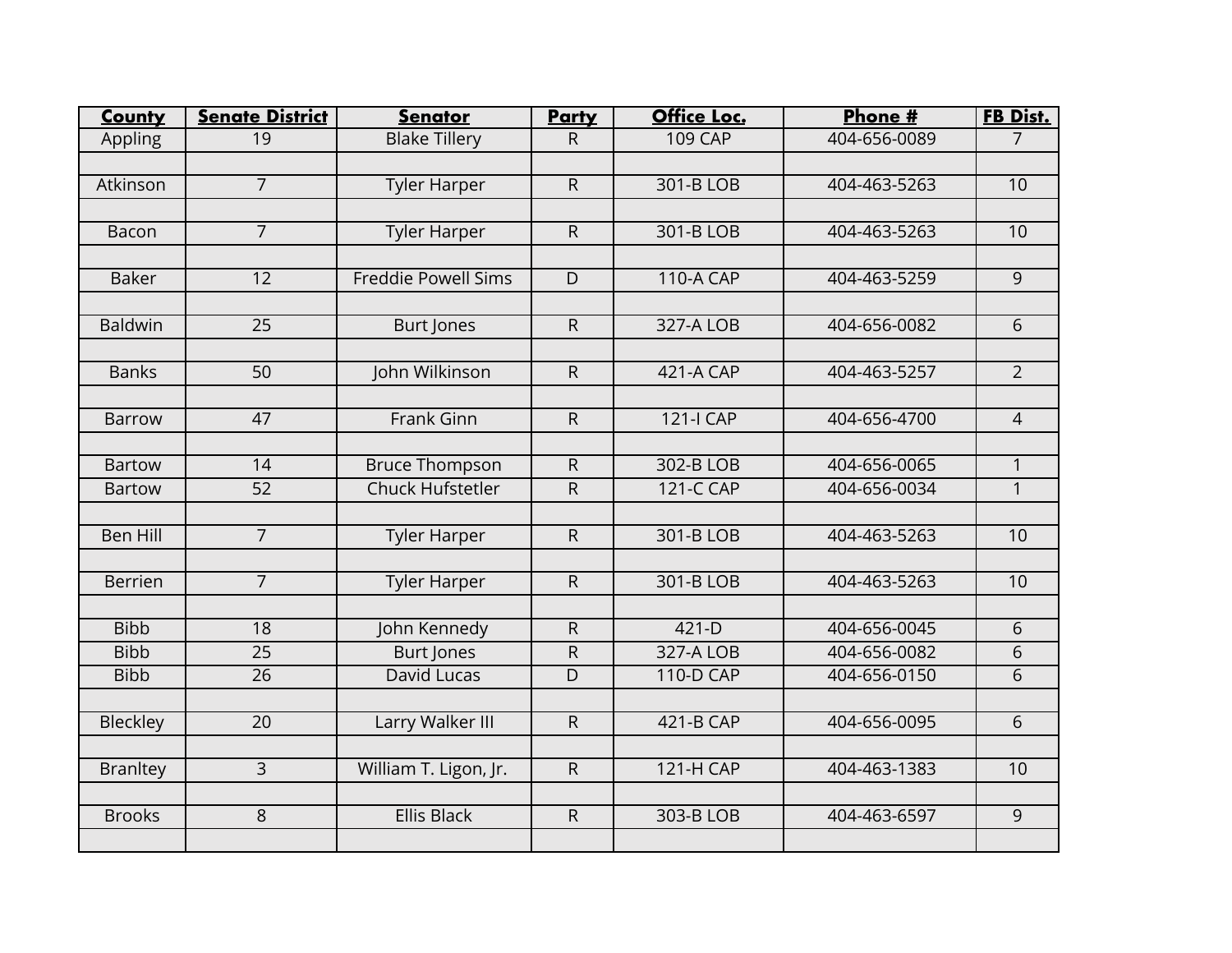| <b>Bryan</b>       | $\overline{1}$  | <b>Ben Watson</b>          | $\overline{R}$ | 320-B LOB        | 404-656-7880 | $\overline{7}$ |
|--------------------|-----------------|----------------------------|----------------|------------------|--------------|----------------|
|                    |                 |                            |                |                  |              |                |
| <b>Bulloch</b>     | $\overline{4}$  | Jack Hill                  | $\overline{R}$ | <b>234 CAP</b>   | 404-656-5038 | $\overline{7}$ |
|                    |                 |                            |                |                  |              |                |
| <b>Burke</b>       | $\overline{23}$ | Jesse Stone                | $\mathsf R$    | 325-A LOB        | 404-463-1314 | $\overline{7}$ |
|                    |                 |                            |                |                  |              |                |
| <b>Butts</b>       | $\overline{25}$ | <b>Burt Jones</b>          | $\overline{R}$ | 327-A LOB        | 404-656-0082 | $\overline{5}$ |
|                    |                 |                            |                |                  |              |                |
| Calhoun            | $\overline{12}$ | <b>Freddie Powell Sims</b> | $\overline{D}$ | <b>110-A CAP</b> | 404-463-5259 | $\overline{9}$ |
|                    |                 |                            |                |                  |              |                |
| Camden             | $\overline{3}$  | William T. Ligon, Jr.      | $\overline{R}$ | <b>121-H CAP</b> | 404-463-1383 | 10             |
|                    |                 |                            |                |                  |              |                |
| Candler            | $\overline{4}$  | Jack Hill                  | $\overline{R}$ | <b>234 CAP</b>   | 404-656-5038 | $\overline{7}$ |
|                    |                 |                            |                |                  |              |                |
| Carroll            | $\overline{28}$ | <b>Matt Brass</b>          | $\overline{R}$ | 327-B LOB        | 404-463-1376 | $\overline{3}$ |
| Carroll            | $\overline{30}$ | <b>Mike Dugan</b>          | R              | <b>236 CAP</b>   | 404-463-2478 | $\overline{3}$ |
|                    |                 |                            |                |                  |              |                |
| Catoosa            | $\overline{53}$ | <b>Jeff Mullis</b>         | $\overline{R}$ | <b>453 CAP</b>   | 404-656-0057 | $\overline{1}$ |
|                    |                 |                            |                |                  |              |                |
| Charlton           | $\overline{3}$  | William T. Ligon, Jr.      | $\mathsf{R}$   | <b>121-H CAP</b> | 404-463-1383 | 10             |
|                    |                 |                            |                |                  |              |                |
| Charlton           | $\overline{7}$  | <b>Tyler Harper</b>        | $\overline{R}$ | 301-B LOB        | 404-463-5263 | 10             |
|                    |                 |                            |                |                  |              |                |
| Chatham            | $\mathbf{1}$    | <b>Ben Watson</b>          | $\overline{R}$ | 320-B LOB        | 404-656-7880 | $\overline{7}$ |
| Chatham            | $\overline{2}$  | Lester Jackson             | $\mathsf{D}$   | 110-B CAP        | 404-463-5261 | $\overline{7}$ |
|                    |                 |                            |                |                  |              |                |
| <b>hattahooche</b> | 15              | <b>Ed Harbison</b>         | $\overline{D}$ | <b>431 CAP</b>   | 404-656-0074 | $\overline{8}$ |
|                    |                 |                            |                |                  |              |                |
| Chattooga          | 52              | <b>Chuck Hufstetler</b>    | $\overline{R}$ | <b>121-C CAP</b> | 404-656-0034 | $\overline{1}$ |
| Chattooga          | $\overline{53}$ | <b>Jeff Mullis</b>         | R              | <b>453 CAP</b>   | 404-656-0057 | $\overline{1}$ |
|                    |                 |                            |                |                  |              |                |
| Cherokee           | 14              | <b>Bruce Thompson</b>      | R              | 302-B LOB        | 404-656-0065 | $\mathbf{1}$   |
| Cherokee           | $\overline{21}$ | <b>Brandon Beach</b>       | $\overline{R}$ | 303-A LOB        | 404-463-1378 | $\overline{1}$ |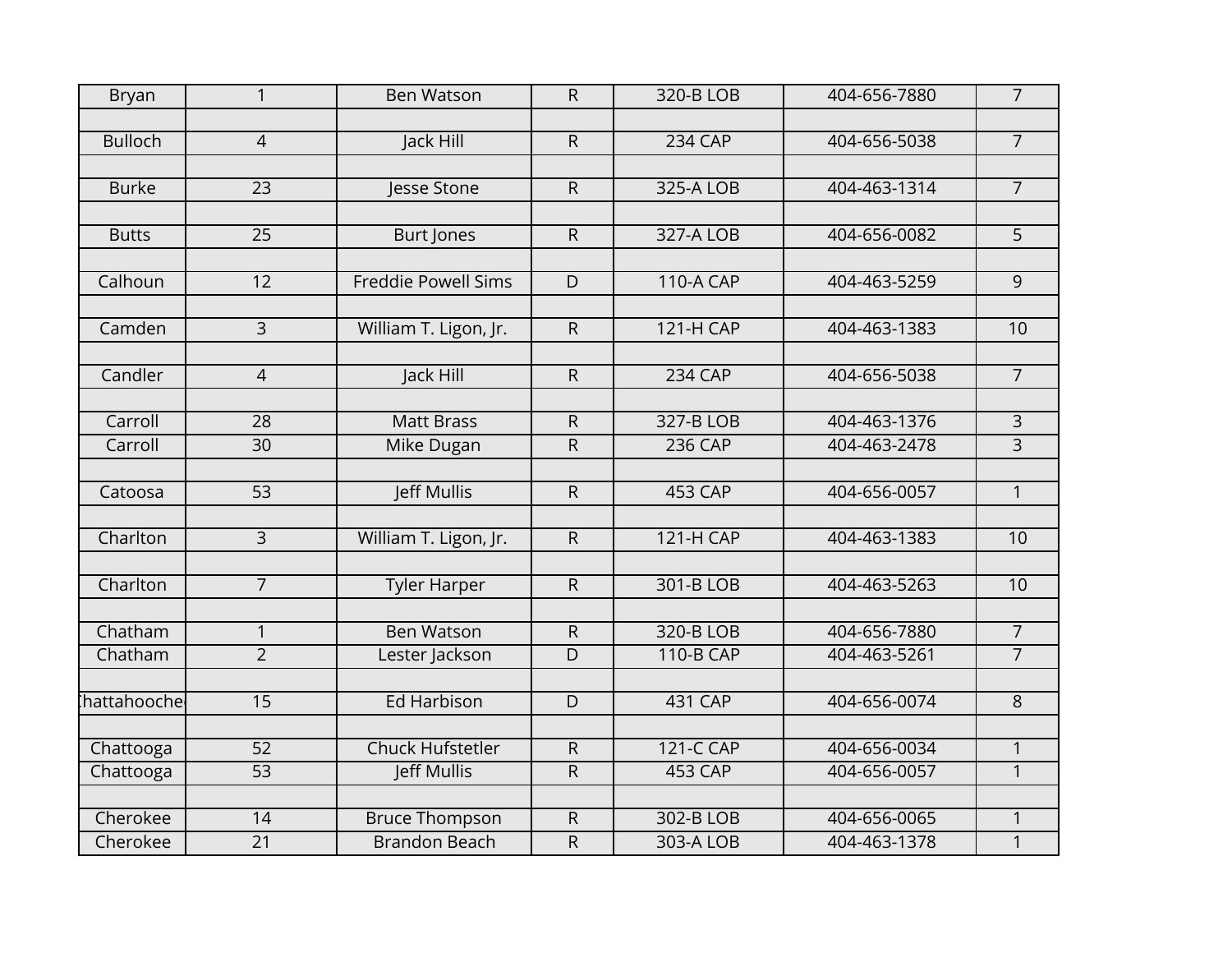| Cherokee      | $\overline{56}$    | John Albers                | $\mathsf{R}$   | 421-C CAP        | 404-463-8055 | $\mathbf{1}$            |
|---------------|--------------------|----------------------------|----------------|------------------|--------------|-------------------------|
|               |                    |                            |                |                  |              |                         |
| Clarke        | 46                 | <b>Bill Cowsert</b>        | $\overline{R}$ | 121-F CAP        | 404-463-1366 | $\overline{4}$          |
| Clarke        | 47                 | <b>Frank Ginn</b>          | $\overline{R}$ | <b>121-I CAP</b> | 404-656-4700 | $\overline{4}$          |
|               |                    |                            |                |                  |              |                         |
| Clay          | $\overline{12}$    | <b>Freddie Powell Sims</b> | $\overline{D}$ | <b>110-A CAP</b> | 404-463-5259 | $\overline{\infty}$     |
|               |                    |                            |                |                  |              |                         |
| Clayton       | $\overline{34}$    | Valencia Seay              | $\overline{D}$ | <b>420-A CAP</b> | 404-656-5095 | $\overline{3}$          |
| Clayton       | 44                 | <b>Gail Davenport</b>      | $\overline{D}$ | <b>432 CAP</b>   | 404-463-5260 | $\overline{3}$          |
| <b>County</b> | <b>Senate Dist</b> | <b>Senator</b>             |                |                  |              |                         |
| Clinch        | 8                  | <b>Ellis Black</b>         | $\overline{R}$ | 303-B LOB        | 404-463-6597 | 10                      |
|               |                    |                            |                |                  |              |                         |
| Cobb          | 6                  | Jennifer Jordan            | D              | 304-B LOB        | 404-656-6446 | $\overline{\mathbf{3}}$ |
| Cobb          | $\overline{14}$    | <b>Bruce Thompson</b>      | $\overline{R}$ | 302-B LOB        | 404-656-0065 | $\overline{3}$          |
| Cobb          | $\overline{32}$    | <b>Kay Kirkpatrick</b>     | $\overline{R}$ | 324-A LOB        | 404-656-3932 | $\overline{3}$          |
| Cobb          | $\overline{33}$    | Michael "Doc" Rhett        | $\overline{D}$ | 321-A LOB        | 404-656-0054 | $\overline{3}$          |
| Cobb          | $\overline{37}$    | <b>Lindsey Tippins</b>     | $\overline{R}$ | <b>121-E CAP</b> | 404-657-0406 | $\overline{3}$          |
| Cobb          | $\overline{38}$    | Horacenta Tate             | $\overline{D}$ | <b>121-A CAP</b> | 404-463-8053 | $\overline{3}$          |
|               |                    |                            |                |                  |              |                         |
| Coffee        | $\overline{7}$     | <b>Tyler Harper</b>        | $\overline{R}$ | 301-B LOB        | 404-463-5263 | 10                      |
|               |                    |                            |                |                  |              |                         |
| Colquitt      | 11                 | Dean Burke                 | $\overline{R}$ | 301-A LOB        | 404-656-0040 | $\overline{9}$          |
|               |                    |                            |                |                  |              |                         |
| Columbia      | 23                 | Jesse Stone                | $\overline{R}$ | 325-A LOB        | 404-463-1314 | $\overline{4}$          |
| Columbia      | $\overline{24}$    | Lee Anderson               | $\overline{R}$ | 325-B LOB        | 404-656-5114 | $\overline{4}$          |
| Cook          | $\overline{8}$     | <b>Ellis Black</b>         | $\overline{R}$ | 303-B LOB        | 404-463-6597 | 10                      |
|               |                    |                            |                |                  |              |                         |
| Coweta        | $\overline{28}$    | <b>Matt Brass</b>          | $\overline{R}$ | 327-B LOB        | 404-463-1376 | $\overline{5}$          |
|               |                    |                            |                |                  |              |                         |
| Crawford      | $\overline{18}$    | John Kennedy               | $\overline{R}$ | $421-D$          | 404-656-0045 | $\overline{5}$          |
|               |                    |                            |                |                  |              |                         |
|               |                    |                            |                |                  |              |                         |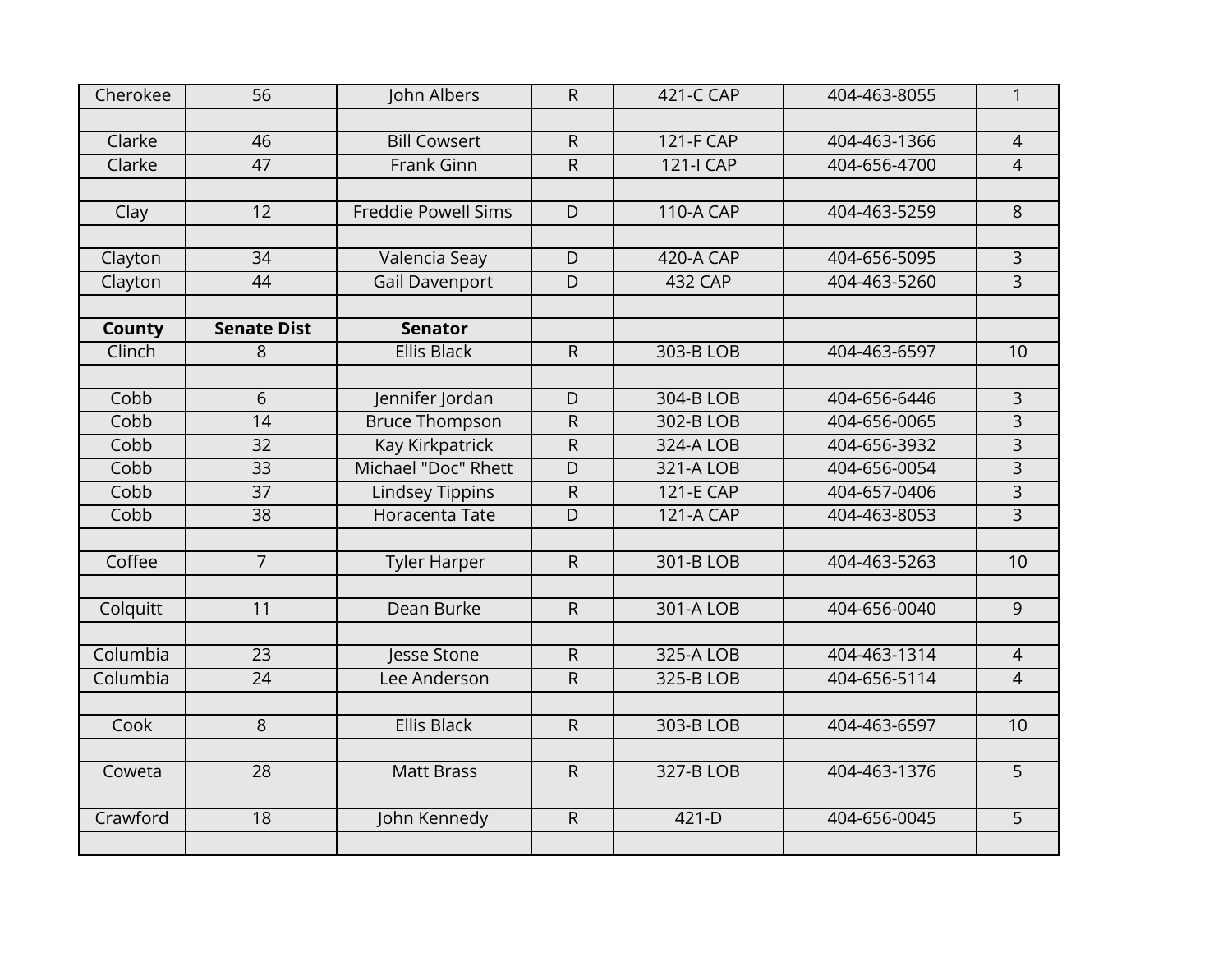| Crisp         | $\overline{13}$ | Vacant                     | $\overline{R}$ |                  |              | $\overline{8}$      |
|---------------|-----------------|----------------------------|----------------|------------------|--------------|---------------------|
|               |                 |                            |                |                  |              |                     |
| Dade          | $\overline{53}$ | <b>Jeff Mullis</b>         | $\overline{R}$ | <b>453 CAP</b>   | 404-656-0057 | $\mathbf{1}$        |
|               |                 |                            |                |                  |              |                     |
| Dawson        | $\overline{51}$ | <b>Steve Gooch</b>         | ${\sf R}$      | 421-F CAP        | 404-656-9221 | $\mathbf{1}$        |
|               |                 |                            |                |                  |              |                     |
| Decatur       | 11              | Dean Burke                 | $\overline{R}$ | 301-A LOB        | 404-656-0040 | $\overline{9}$      |
|               |                 |                            |                |                  |              |                     |
| <b>DeKalb</b> | 10              | <b>Emanuel Jones</b>       | $\overline{D}$ | 420-D CAP        | 404-656-0502 | $\overline{3}$      |
| DeKalb        | 40              | <b>Sally Harrell</b>       | D              | 319-B LOB        | 404-463-2260 | $\overline{\omega}$ |
| <b>DeKalb</b> | $\overline{41}$ | <b>Steve Henson</b>        | $\overline{D}$ | <b>121-B CAP</b> | 404-656-0085 | $\overline{3}$      |
| <b>DeKalb</b> | 42              | Elena Parent               | D              | 321-B LOB        | 404-656-5109 | $\overline{3}$      |
| <b>DeKalb</b> | 43              | Tonya Anderson             | D              | 319-A LOB        | 404-463-2598 | $\overline{3}$      |
| <b>DeKalb</b> | 44              | <b>Gail Davenport</b>      | D              | <b>432 CAP</b>   | 404-463-5260 | $\overline{3}$      |
| <b>DeKalb</b> | $\overline{55}$ | Gloria Butler              | $\overline{D}$ | <b>420-C CAP</b> | 404-656-0075 | $\overline{3}$      |
|               |                 |                            |                |                  |              |                     |
| Dodge         | 13              | Vacant                     | $\overline{R}$ |                  |              | $\overline{6}$      |
|               |                 |                            |                |                  |              |                     |
| Dooly         | $\overline{13}$ | Vacant                     | $\overline{R}$ |                  |              | $\overline{8}$      |
|               |                 |                            |                |                  |              |                     |
| Dougherty     | $\overline{12}$ | <b>Freddie Powell Sims</b> | $\overline{D}$ | <b>110-A CAP</b> | 404-463-5259 | $\overline{9}$      |
|               |                 |                            |                |                  |              |                     |
| Douglas       | $\overline{30}$ | Mike Dugan                 | $\overline{R}$ | <b>236 CAP</b>   | 404-463-2478 | $\overline{3}$      |
| Douglas       | $\overline{35}$ | Donzella James             | $\overline{D}$ | <b>121-D CAP</b> | 404-463-1379 | $\overline{3}$      |
|               |                 |                            |                |                  |              |                     |
| Early         | 11              | Dean Burke                 | $\overline{R}$ | 301-A LOB        | 404-656-0040 | $\overline{9}$      |
|               |                 |                            |                |                  |              |                     |
| Echols        | 8               | <b>Ellis Black</b>         | $\overline{R}$ | 303-B LOB        | 404-463-6597 | $\overline{8}$      |
|               |                 |                            |                |                  |              |                     |
| Effingham     | $\overline{4}$  | Jack Hill                  | $\overline{R}$ | <b>234 CAP</b>   | 404-656-5038 | $\overline{7}$      |
|               |                 |                            |                |                  |              |                     |
| Elbert        | 24              | Lee Anderson               | $\overline{R}$ | 325-B LOB        | 404-656-5114 | $\overline{2}$      |
|               |                 |                            |                |                  |              |                     |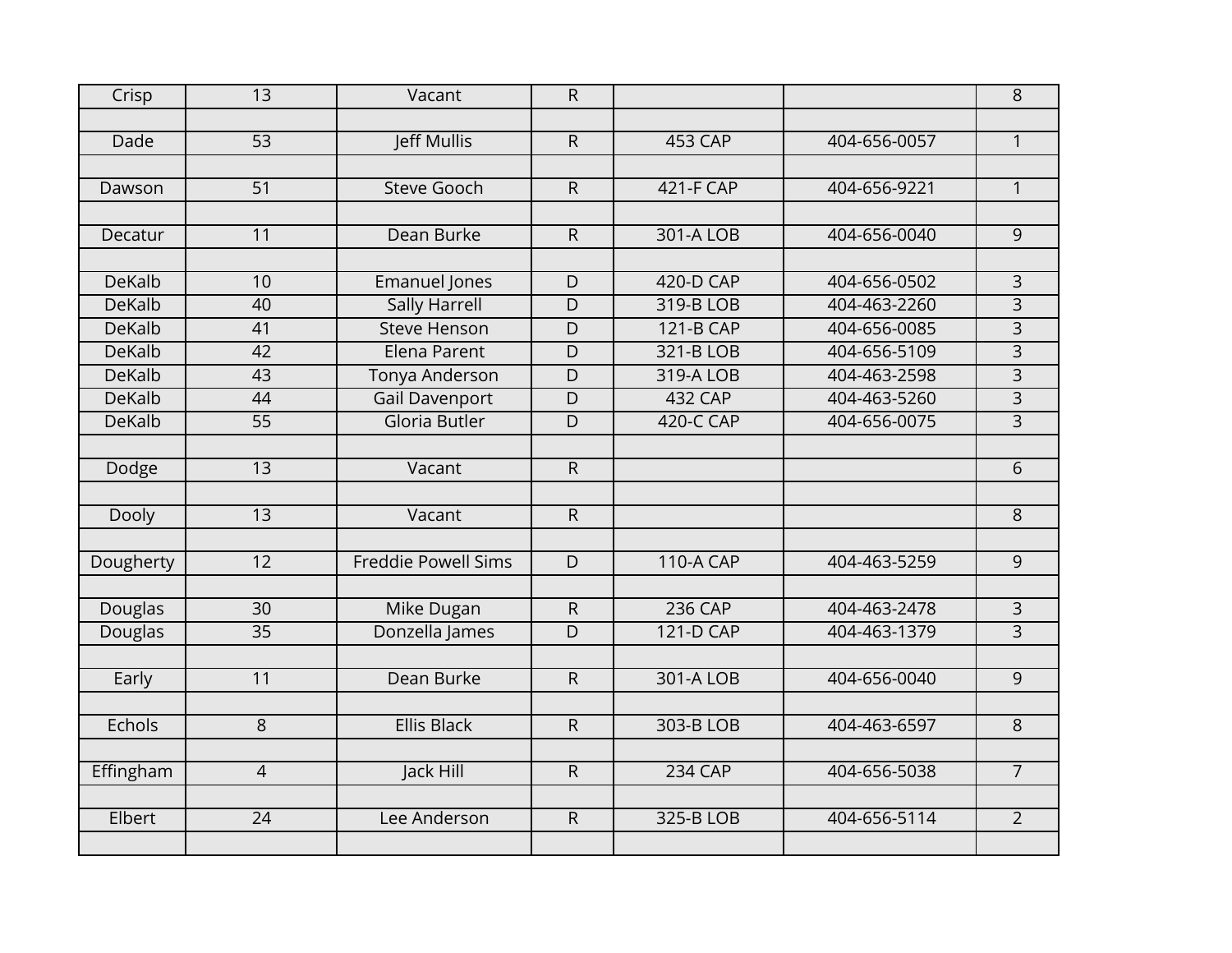| Emanuel  | $\overline{4}$  | Jack Hill               | $\mathsf{R}$   | <b>234 CAP</b>   | 404-656-5038 | $\overline{7}$          |
|----------|-----------------|-------------------------|----------------|------------------|--------------|-------------------------|
| Emanuel  | $\overline{23}$ | Jesse Stone             | $\overline{R}$ | 325-A LOB        | 404-463-1314 | $\overline{7}$          |
|          |                 |                         |                |                  |              |                         |
| Evans    | $\overline{4}$  | Jack Hill               | $\overline{R}$ | <b>234 CAP</b>   | 404-656-5038 | $\overline{7}$          |
|          |                 |                         |                |                  |              |                         |
| Fannin   | $\overline{51}$ | <b>Steve Gooch</b>      | $\overline{R}$ | 421-F CAP        | 404-656-9221 | $\mathbf{1}$            |
|          |                 |                         |                |                  |              |                         |
| Fayette  | 16              | Marty Harbin            | $\mathsf{R}$   | 302-A LOB        | 404-656-0078 | $\overline{\mathbf{3}}$ |
| Fayette  | 34              | Valencia Seay           | $\overline{D}$ | <b>420-A CAP</b> | 404-656-5095 | $\overline{3}$          |
|          |                 |                         |                |                  |              |                         |
| Floyd    | 52              | <b>Chuck Hufstetler</b> | $\overline{R}$ | <b>121-C CAP</b> | 404-656-0034 | $\overline{1}$          |
|          |                 |                         |                |                  |              |                         |
| Forsyth  | 27              | <b>Greg Dolezal</b>     | $\mathsf{R}$   | 305-B LOB        | 404-656-7127 | $\mathbf{1}$            |
| Forsyth  | 51              | <b>Steve Gooch</b>      | $\overline{R}$ | 421-F CAP        | 404-656-9221 | $\overline{1}$          |
|          |                 |                         |                |                  |              |                         |
| Franklin | 50              | John Wilkinson          | $\overline{R}$ | <b>421-A CAP</b> | 404-463-5257 | $\overline{2}$          |
|          |                 |                         |                |                  |              |                         |
| Fulton   | 6               | Jennifer Jordan         | D              | 304-B LOB        | 404-656-6446 | $\overline{3}$          |
| Fulton   | $\overline{21}$ | <b>Brandon Beach</b>    | $\overline{R}$ | 303-A LOB        | 404-463-1378 | $\overline{3}$          |
| Fulton   | $\overline{28}$ | <b>Matt Brass</b>       | $\overline{R}$ | 327-B LOB        | 404-463-1376 | $\overline{3}$          |
| Fulton   | $\overline{32}$ | Kay Kirkpatrick         | $\overline{R}$ | 324-A LOB        | 404-656-3932 | $\overline{3}$          |
| Fulton   | $\overline{35}$ | Donzella James          | $\overline{D}$ | <b>121-D CAP</b> | 404-463-1379 | $\overline{3}$          |
| Fulton   | $\overline{36}$ | Nan Orrock              | $\overline{D}$ | 420-B CAP        | 404-463-8054 | $\overline{3}$          |
| Fulton   | $\overline{38}$ | Horacena Tate           | $\overline{D}$ | <b>121-A CAP</b> | 404-463-8053 | $\overline{3}$          |
| Fulton   | 39              | Nikema Williams         | $\overline{D}$ | 304-B LOB        | 404-656-5035 | $\overline{3}$          |
| Fulton   | 40              | <b>Sally Harrell</b>    | $\overline{D}$ | 319-B LOB        | 404-463-2260 | $\overline{3}$          |
| Fulton   | 48              | Zahra Karinshak         | $\overline{D}$ | 314-A LOB        | 404-656-0048 | $\overline{3}$          |
| Fulton   | $\overline{56}$ | John Albers             | $\overline{R}$ | 421-C CAP        | 404-463-8055 | $\overline{3}$          |
|          |                 |                         |                |                  |              |                         |
| Gilmer   | 51              | <b>Steve Gooch</b>      | $\overline{R}$ | 421-F CAP        | 404-656-9221 | $\overline{1}$          |
|          |                 |                         |                |                  |              |                         |
| Glascock | 23              | Jesse Stone             | $\overline{R}$ | 325-A LOB        | 404-463-1314 | $\overline{4}$          |
|          |                 |                         |                |                  |              |                         |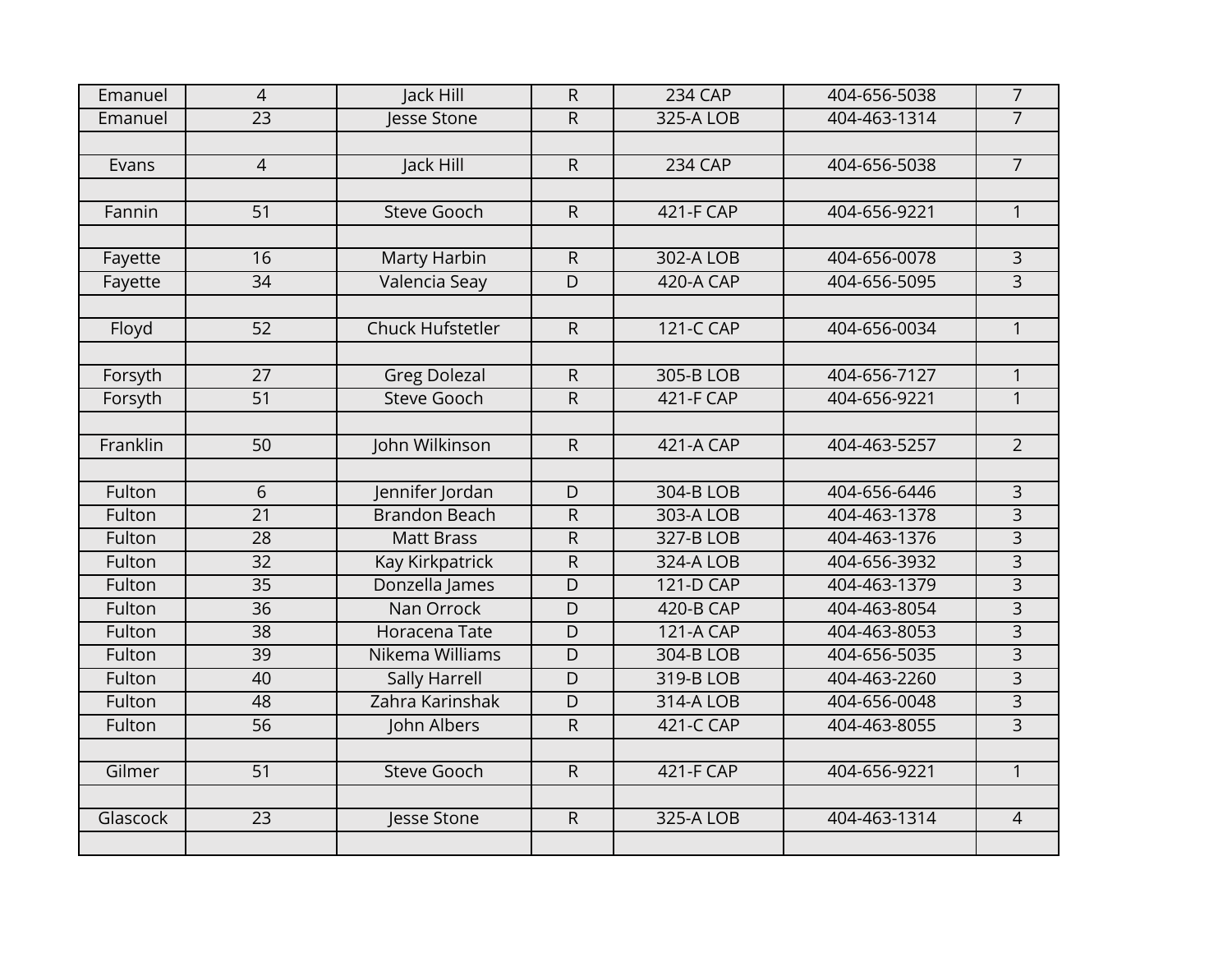| Glynn          | $\overline{3}$  | William Ligon, Jr.      | $\mathsf R$    | 121-H CAP        | 404-463-1383 | 10                  |
|----------------|-----------------|-------------------------|----------------|------------------|--------------|---------------------|
|                |                 |                         |                |                  |              |                     |
| Gordon         | $\overline{52}$ | <b>Chuck Hufstetler</b> | $\overline{R}$ | <b>121-C CAP</b> | 404-656-0034 | $\overline{1}$      |
| Gordon         | 54              | <b>Chuck Payne</b>      | $\overline{R}$ | 320-A LOB        | 404-463-5402 | $\mathbf{1}$        |
|                |                 |                         |                |                  |              |                     |
| Grady          | 11              | Dean Burke              | ${\sf R}$      | 301-A LOB        | 404-656-0040 | 9                   |
|                |                 |                         |                |                  |              |                     |
| Greene         | $\overline{25}$ | <b>Burt Jones</b>       | $\overline{R}$ | 327-A LOB        | 404-656-0082 | $\overline{4}$      |
|                |                 |                         |                |                  |              |                     |
| Gwinnett       | $\overline{5}$  | Sheikh Rahman           | D              | 232-B LOB        | 404-463-1318 | $\overline{3}$      |
| Gwinnett       | $\overline{9}$  | P.K. Martin             | $\overline{R}$ | 324-B LOB        | 404-463-6598 | $\overline{3}$      |
| Gwinnett       | 40              | <b>Sally Harrell</b>    | $\overline{D}$ | 319-B LOB        | 404-463-2260 | $\overline{3}$      |
| Gwinnett       | 41              | <b>Steve Henson</b>     | $\overline{D}$ | <b>121-B CAP</b> | 404-656-0085 | $\overline{3}$      |
| Gwinnett       | 45              | Renee Unterman          | $\overline{R}$ | 121-G CAP        | 404-463-1368 | $\overline{3}$      |
| Gwinnett       | 48              | Zahra Karinshak         | $\overline{D}$ | 314-A LOB        | 404-656-0048 | $\overline{3}$      |
| Gwinnett       | $\overline{55}$ | Gloria Butler           | $\overline{D}$ | <b>420-C CAP</b> | 404-656-0075 | $\overline{3}$      |
|                |                 |                         |                |                  |              |                     |
| Habersham      | 50              | John Wilkinson          | $\overline{R}$ | <b>421-A CAP</b> | 404-463-5257 | $\overline{2}$      |
|                |                 |                         |                |                  |              |                     |
| Hall           | 49              | <b>Butch Miller</b>     | $\overline{R}$ | 321 CAP          | 404-656-6578 | $\overline{2}$      |
| Hall           | 50              | John Wilkinson          | $\mathsf R$    | 421-A CAP        | 404-463-5257 | $\overline{2}$      |
|                |                 |                         |                |                  |              |                     |
| <b>Hancock</b> | $\overline{26}$ | <b>David Lucas</b>      | $\overline{D}$ | <b>110-D CAP</b> | 404-656-0150 | $\overline{4}$      |
|                |                 |                         |                |                  |              |                     |
| Haralson       | $\overline{31}$ | <b>Bill Heath</b>       | $\overline{R}$ | <b>110-C CAP</b> | 404-656-3943 | $\overline{\omega}$ |
|                |                 |                         |                |                  |              |                     |
| <b>Harris</b>  | 29              | Randy Robertson         | $\overline{R}$ | 305-A LOB        | 404-463-3931 | $\overline{5}$      |
|                |                 |                         |                |                  |              |                     |
| Hart           | $\overline{24}$ | Lee Anderson            | $\overline{R}$ | 325-B LOB        | 404-656-5114 | $\overline{2}$      |
|                |                 |                         |                |                  |              |                     |
| Heard          | 28              | <b>Matt Brass</b>       | $\overline{R}$ | 327-B LOB        | 404-463-1376 | $\overline{5}$      |
|                |                 |                         |                |                  |              |                     |
| Henry          | 10              | <b>Emanuel Jones</b>    | $\overline{D}$ | 420-D CAP        | 404-656-0502 | $\overline{3}$      |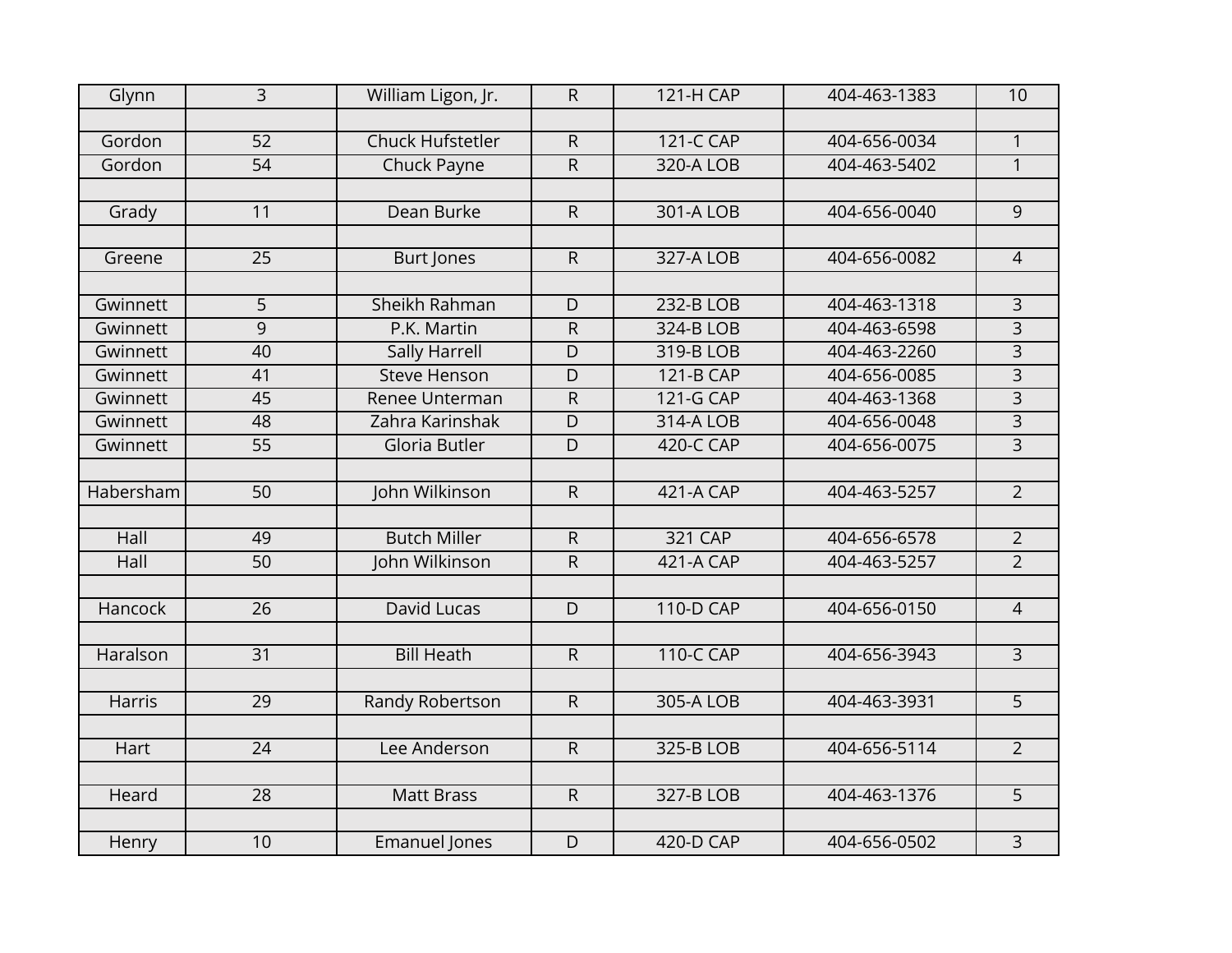| Henry      | $\overline{17}$ | <b>Brian Strickland</b> | $\overline{R}$ | <b>109 CAP</b>   | 404-656-7454 | $\overline{3}$      |
|------------|-----------------|-------------------------|----------------|------------------|--------------|---------------------|
|            |                 |                         |                |                  |              |                     |
| Houston    | 18              | John Kennedy            | $\overline{R}$ | 421-D CAP        | 404-656-0045 | $\overline{8}$      |
| Houston    | $\overline{20}$ | Larry Walker III        | $\overline{R}$ | 421-B CAP        | 404-656-0095 | $\overline{\infty}$ |
| Houston    | 26              | David Lucas             | $\overline{D}$ | <b>110-D CAP</b> | 404-656-0150 | $\overline{8}$      |
|            |                 |                         |                |                  |              |                     |
| Irwin      | $\overline{7}$  | <b>Tyler Harper</b>     | $\overline{R}$ | 301-B LOB        | 404-463-5263 | 10                  |
|            |                 |                         |                |                  |              |                     |
| Jackson    | 47              | <b>Frank Ginn</b>       | $\overline{R}$ | <b>121-I CAP</b> | 404-656-4700 | $\overline{2}$      |
| Jackson    | 50              | John Wilkinson          | $\overline{R}$ | <b>421-A CAP</b> | 404-463-5257 | $\overline{2}$      |
|            |                 |                         |                |                  |              |                     |
| Jasper     | $\overline{25}$ | <b>Burt Jones</b>       | $\overline{R}$ | 327-A LOB        | 404-656-0082 | $\overline{5}$      |
|            |                 |                         |                |                  |              |                     |
| Jeff Davis | $\overline{19}$ | <b>Blake Tillery</b>    | $\overline{R}$ | <b>109 CAP</b>   | 404-656-0089 | $\overline{6}$      |
|            |                 |                         |                |                  |              |                     |
| Jefferson  | $\overline{23}$ | Jesse Stone             | $\overline{R}$ | 325-A LOB        | 404-463-1314 | $\overline{6}$      |
| Jenkins    | $\overline{23}$ | Jesse Stone             | $\overline{R}$ | 325-A LOB        | 404-463-1314 | $\overline{7}$      |
|            |                 |                         |                |                  |              |                     |
| Johnson    | 23              | Jesse Stone             | $\overline{R}$ | 325-A LOB        | 404-463-1314 | $\overline{6}$      |
|            |                 |                         |                |                  |              |                     |
| Jones      | $\overline{25}$ | <b>Burt Jones</b>       | $\overline{R}$ | 327-A LOB        | 404-656-0082 | $\overline{6}$      |
| Jones      | $\overline{26}$ | David Lucas             | $\overline{D}$ | <b>110-D CAP</b> | 404-656-0150 | 6                   |
|            |                 |                         |                |                  |              |                     |
| Lamar      | 16              | <b>Marty Harbin</b>     | $\overline{R}$ | 302-A LOB        | 404-656-0078 | $\overline{5}$      |
|            |                 |                         |                |                  |              |                     |
| Lanier     | $\overline{8}$  | <b>Ellis Black</b>      | $\overline{R}$ | 303-B LOB        | 404-463-6597 | 10                  |
|            |                 |                         |                |                  |              |                     |
| Laurens    | $\overline{20}$ | Larry Walker III        | $\overline{R}$ | 421-B CAP        | 404-656-0095 | $\overline{6}$      |
|            |                 |                         |                |                  |              |                     |
| Lee        | $\overline{13}$ | Vacant                  | $\overline{R}$ |                  |              | $\overline{8}$      |
|            |                 |                         |                |                  |              |                     |
| Liberty    | $\overline{1}$  | <b>Ben Watson</b>       | $\overline{R}$ | 320-B LOB        | 404-656-7880 | $\overline{7}$      |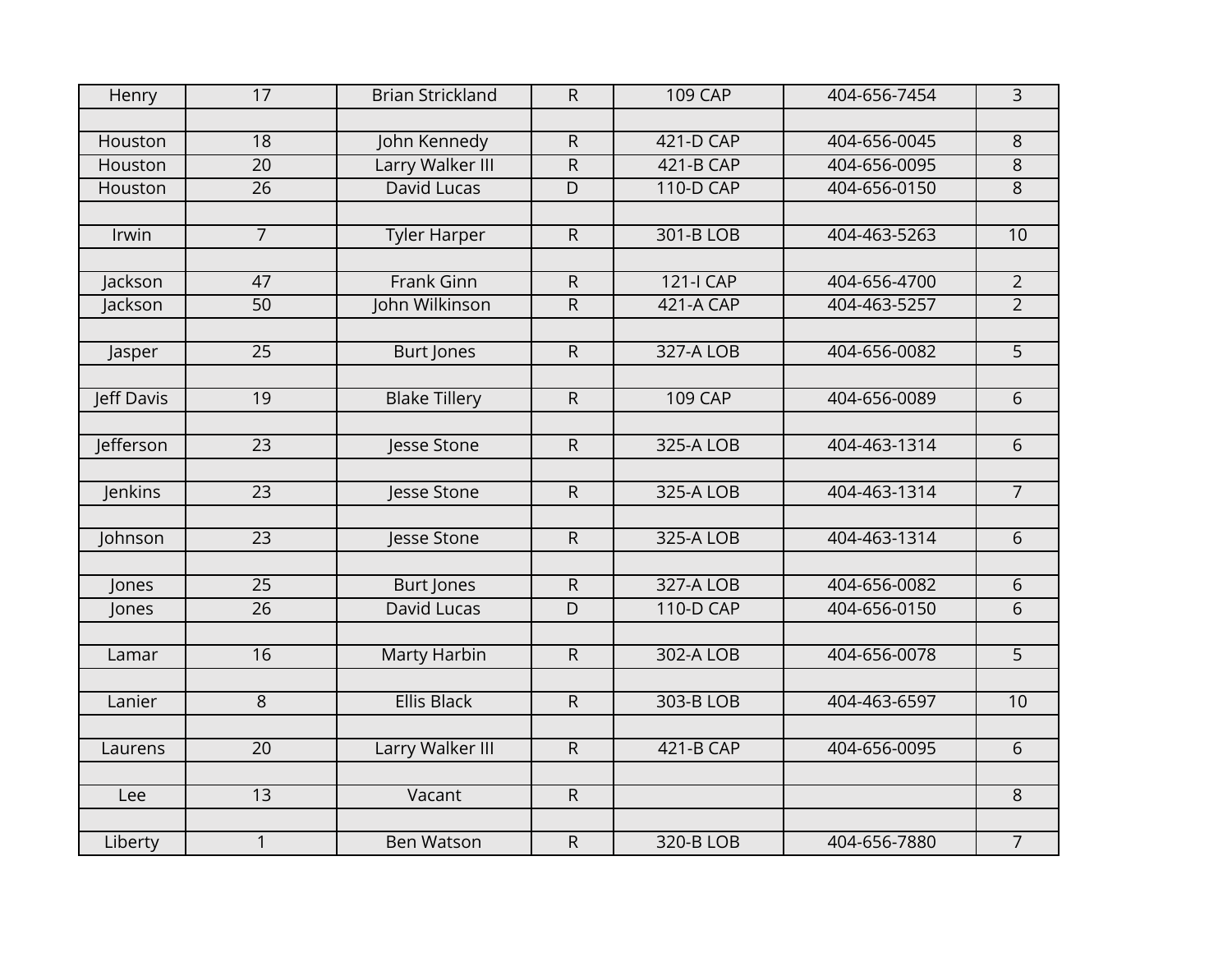| Liberty         | 19              | <b>Blake Tillery</b>       | $\overline{R}$ | <b>109 CAP</b>   | 404-656-0089 | $\overline{7}$ |
|-----------------|-----------------|----------------------------|----------------|------------------|--------------|----------------|
|                 |                 |                            |                |                  |              |                |
| Lincoln         | $\overline{24}$ | Lee Anderson               | $\overline{R}$ | 325-B LOB        | 404-656-5114 | $\overline{4}$ |
|                 |                 |                            |                |                  |              |                |
| Long            | 19              | <b>Blake Tillery</b>       | $\mathsf{R}$   | <b>109 CAP</b>   | 404-656-0089 | $\overline{7}$ |
|                 |                 |                            |                |                  |              |                |
| Lowndes         | $\overline{8}$  | <b>Ellis Black</b>         | $\overline{R}$ | 303-B LOB        | 404-463-6597 | 10             |
|                 |                 |                            |                |                  |              |                |
| Lumpkin         | 51              | <b>Steve Gooch</b>         | $\overline{R}$ | 421-F CAP        | 404-656-9221 | $\overline{2}$ |
|                 |                 |                            |                |                  |              |                |
| Macon           | 15              | <b>Ed Harbison</b>         | $\overline{D}$ | <b>431 CAP</b>   | 404-656-0074 | $\overline{8}$ |
|                 |                 |                            |                |                  |              |                |
| Madison         | 47              | <b>Frank Ginn</b>          | $\overline{R}$ | <b>121-I CAP</b> | 404-656-4700 | $\overline{2}$ |
|                 |                 |                            |                |                  |              |                |
| Marion          | 15              | <b>Ed Harbison</b>         | $\overline{D}$ | <b>431 CAP</b>   | 404-656-0074 | $\overline{8}$ |
|                 |                 |                            |                |                  |              |                |
| <b>McDuffie</b> | $\overline{23}$ | Jesse Stone                | $\overline{R}$ | 325-A LOB        | 404-463-1314 | $\overline{4}$ |
|                 |                 |                            |                |                  |              |                |
| McIntosh        | $\overline{3}$  | William Ligon, Jr.         | $\overline{R}$ | <b>121-H CAP</b> | 404-463-1383 | $\overline{7}$ |
|                 |                 |                            |                |                  |              |                |
| Meriwether      | 29              | <b>Randy Robertson</b>     | $\overline{R}$ | 305-A LOB        | 404-463-3931 | $\overline{5}$ |
| Miller          | 11              | Dean Burke                 | $\overline{R}$ | 301-A LOB        | 404-656-0040 | $\overline{9}$ |
|                 |                 |                            |                |                  |              |                |
| Mitchell        | 11              | Dean Burke                 | $\mathsf{R}$   | 301-A LOB        | 404-656-0040 | 9              |
| Mitchell        | 12              | <b>Freddie Powell Sims</b> | $\overline{D}$ | <b>110-A CAP</b> | 404-463-5259 | $\overline{9}$ |
|                 |                 |                            |                |                  |              |                |
| Monroe          | $\overline{18}$ | John Kennedy               | $\overline{R}$ | 421-D CAP        | 404-656-0045 | $\overline{5}$ |
|                 |                 |                            |                |                  |              |                |
| Montgomery      | 19              | <b>Blake Tillery</b>       | $\overline{R}$ | <b>109 CAP</b>   | 404-656-0089 | $\overline{6}$ |
|                 |                 |                            |                |                  |              |                |
| Morgan          | 25              | <b>Burt Jones</b>          | $\overline{R}$ | 327-A LOB        | 404-656-0082 | $\overline{4}$ |
|                 |                 |                            |                |                  |              |                |
|                 |                 |                            |                |                  |              |                |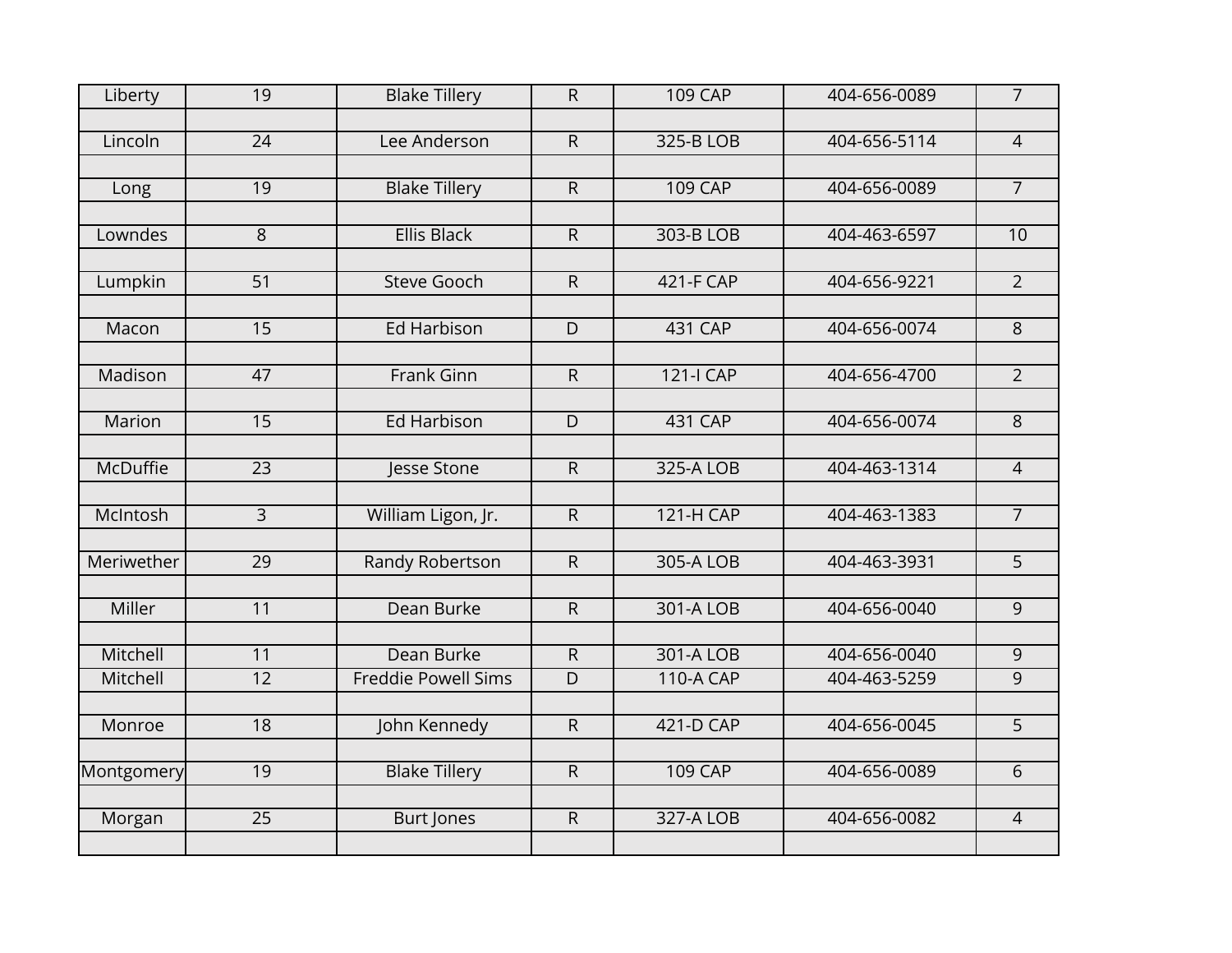| Murray     | $\overline{54}$ | Chuck Payne                | $\overline{R}$ | 320-A LOB        | 404-463-5402 | $\mathbf{1}$        |
|------------|-----------------|----------------------------|----------------|------------------|--------------|---------------------|
|            |                 |                            |                |                  |              |                     |
| Muscogee   | 15              | <b>Ed Harbison</b>         | $\overline{D}$ | <b>431 CAP</b>   | 404-656-0074 | $\overline{5}$      |
| Muscogee   | 29              | <b>Randy Robertson</b>     | $\overline{R}$ | 305-A LOB        | 404-463-3931 | $\overline{5}$      |
|            |                 |                            |                |                  |              |                     |
| Newton     | 17              | <b>Brian Strickland</b>    | $\mathsf R$    | <b>109 CAP</b>   | 404-656-7454 | $\mathsf{3}$        |
| Newton     | 43              | Tonya Anderson             | $\overline{D}$ | 319-A LOB        | 404-463-2598 | $\overline{3}$      |
|            |                 |                            |                |                  |              |                     |
| Oconee     | 46              | <b>Bill Cowsert</b>        | $\overline{R}$ | <b>121-F CAP</b> | 404-463-1366 | $\overline{4}$      |
|            |                 |                            |                |                  |              |                     |
| Oglethorpe | $\overline{24}$ | Lee Anderson               | $\overline{R}$ | 325-B LOB        | 404-656-5114 | $\overline{4}$      |
|            |                 |                            |                |                  |              |                     |
| Paulding   | 30              | Mike Dugan                 | $\mathsf{R}$   | <b>236 CAP</b>   | 404-463-2478 | $\overline{\omega}$ |
| Paulding   | $\overline{31}$ | <b>Bill Heath</b>          | $\overline{R}$ | <b>110-C CAP</b> | 404-656-3943 | $\overline{3}$      |
|            |                 |                            |                |                  |              |                     |
| Peach      | $\overline{18}$ | John Kennedy               | $\overline{R}$ | 421-D CAP        | 404-656-0045 | $\overline{5}$      |
|            |                 |                            |                |                  |              |                     |
| Pickens    | 51              | <b>Steve Gooch</b>         | $\overline{R}$ | 421-F CAP        | 404-656-9221 | $\overline{1}$      |
| Pickens    | 54              | <b>Chuck Payne</b>         | R              | 320-A LOB        | 404-463-5402 | $\mathbf{1}$        |
|            |                 |                            |                |                  |              |                     |
| Pierce     | $\overline{7}$  | <b>Tyler Harper</b>        | $\overline{R}$ | 301-B LOB        | 404-463-5263 | 10                  |
|            |                 |                            |                |                  |              |                     |
| Pike       | 16              | <b>Marty Harbin</b>        | $\overline{R}$ | 302-A LOB        | 404-656-0078 | $\overline{5}$      |
|            |                 |                            |                |                  |              |                     |
| Polk       | $\overline{31}$ | <b>Bill Heath</b>          | $\overline{R}$ | <b>110-C CAP</b> | 404-656-3943 | $\overline{3}$      |
|            |                 |                            |                |                  |              |                     |
| Pulaski    | $\overline{20}$ | Larry Walker III           | $\overline{R}$ | 421-B CAP        | 404-656-0095 | $\overline{8}$      |
|            |                 |                            |                |                  |              |                     |
| Putnam     | $\overline{25}$ | <b>Burt Jones</b>          | $\overline{R}$ | 327-A LOB        | 404-656-0082 | $\overline{4}$      |
|            |                 |                            |                |                  |              |                     |
| Quitman    | $\overline{12}$ | <b>Freddie Powell Sims</b> | $\overline{D}$ | <b>110-A CAP</b> | 404-463-5259 | $\overline{8}$      |
|            |                 |                            |                |                  |              |                     |
| Rabun      | 50              | John Wilkinson             | $\overline{R}$ | 421-A CAP        | 404-463-5257 | $\overline{2}$      |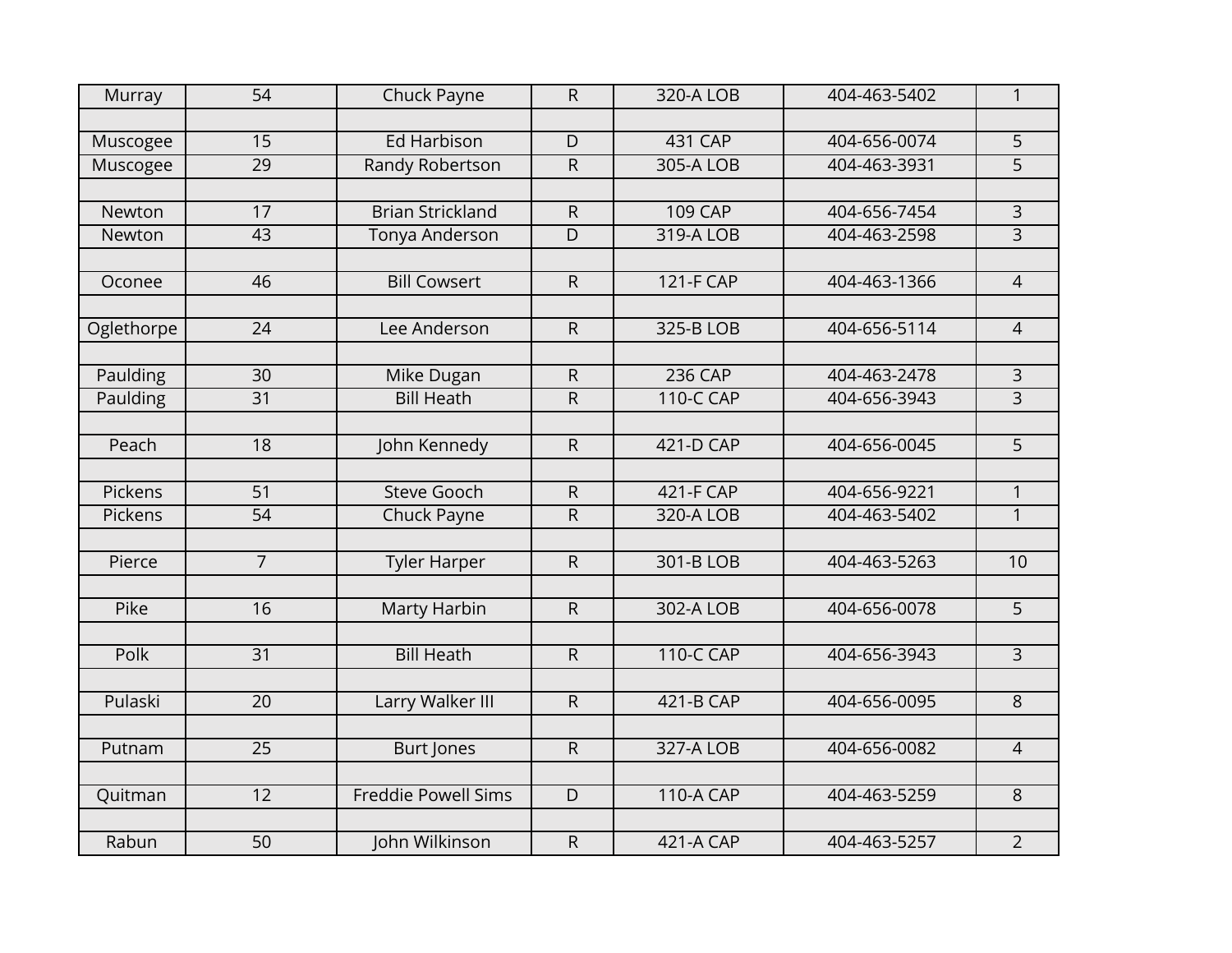| Randolph      | $\overline{12}$ | <b>Freddie Powell Sims</b> | $\overline{D}$ | <b>110-A CAP</b> | 404-463-5259 | $\overline{8}$ |
|---------------|-----------------|----------------------------|----------------|------------------|--------------|----------------|
|               |                 |                            |                |                  |              |                |
| Richmond      | $\overline{22}$ | Harold Jones               | D              | 323-A LOB        | 404-463-3942 | $\overline{4}$ |
| Richmond      | $\overline{23}$ | Jesse Stone                | $\overline{R}$ | 325-A LOB        | 404-463-1314 | $\overline{4}$ |
|               |                 |                            |                |                  |              |                |
| Rockdale      | $\overline{17}$ | <b>Brian Strickland</b>    | $\overline{R}$ | <b>109 CAP</b>   | 404-656-7454 | $\overline{3}$ |
| Rockdale      | $\overline{43}$ | Tonya Anderson             | $\overline{D}$ | 319-A LOB        | 404-463-2598 | $\overline{3}$ |
|               |                 |                            |                |                  |              |                |
| Schley        | 15              | <b>Ed Harbison</b>         | D              | <b>431 CAP</b>   | 404-656-0074 | $\overline{8}$ |
|               |                 |                            |                |                  |              |                |
| Screven       | $\overline{23}$ | Jesse Stone                | $\overline{R}$ | 325-A LOB        | 404-463-1314 | $\overline{7}$ |
|               |                 |                            |                |                  |              |                |
| Seminole      | $\overline{11}$ | Dean Burke                 | $\overline{R}$ | 301-A LOB        | 404-656-0040 | $\overline{9}$ |
|               | $\overline{16}$ | <b>Marty Harbin</b>        | $\overline{R}$ | 302-A LOB        | 404-656-0078 | $\overline{5}$ |
| Spalding      |                 |                            |                |                  |              |                |
| Stephens      | $\overline{50}$ | John Wilkinson             | $\overline{R}$ | 421-A CAP        | 404-463-5257 | $\overline{2}$ |
|               |                 |                            |                |                  |              |                |
| Stewart       | 12              | <b>Freddie Powell Sims</b> | D              | <b>110-A CAP</b> | 404-463-5259 | 8              |
|               |                 |                            |                |                  |              |                |
| Sumter        | 12              | <b>Freddie Powell Sims</b> | D              | <b>110-A CAP</b> | 404-463-5259 | 8              |
| Sumter        | $\overline{13}$ | Vacant                     | $\overline{R}$ |                  |              | $\overline{8}$ |
|               |                 |                            |                |                  |              |                |
| <b>Talbot</b> | 15              | <b>Ed Harbison</b>         | D              | <b>431 CAP</b>   | 404-656-0074 | $\overline{5}$ |
|               |                 |                            |                |                  |              |                |
| Taliaferro    | 24              | Lee Anderson               | $\overline{R}$ | 325-B LOB        | 404-656-5114 | $\overline{4}$ |
|               |                 |                            |                |                  |              |                |
| Tattnall      | $\overline{4}$  | Jack Hill                  | $\mathsf R$    | <b>234 CAP</b>   | 404-656-5038 | $\overline{7}$ |
| Tattnall      | $\overline{19}$ | <b>Blake Tillery</b>       | $\mathsf{R}$   | <b>109 CAP</b>   | 404-656-0089 | $\overline{7}$ |
|               |                 |                            |                |                  |              |                |
| Taylor        | 15              | <b>Ed Harbison</b>         | D              | <b>431 CAP</b>   | 404-656-0074 | 5              |
|               |                 |                            |                |                  |              |                |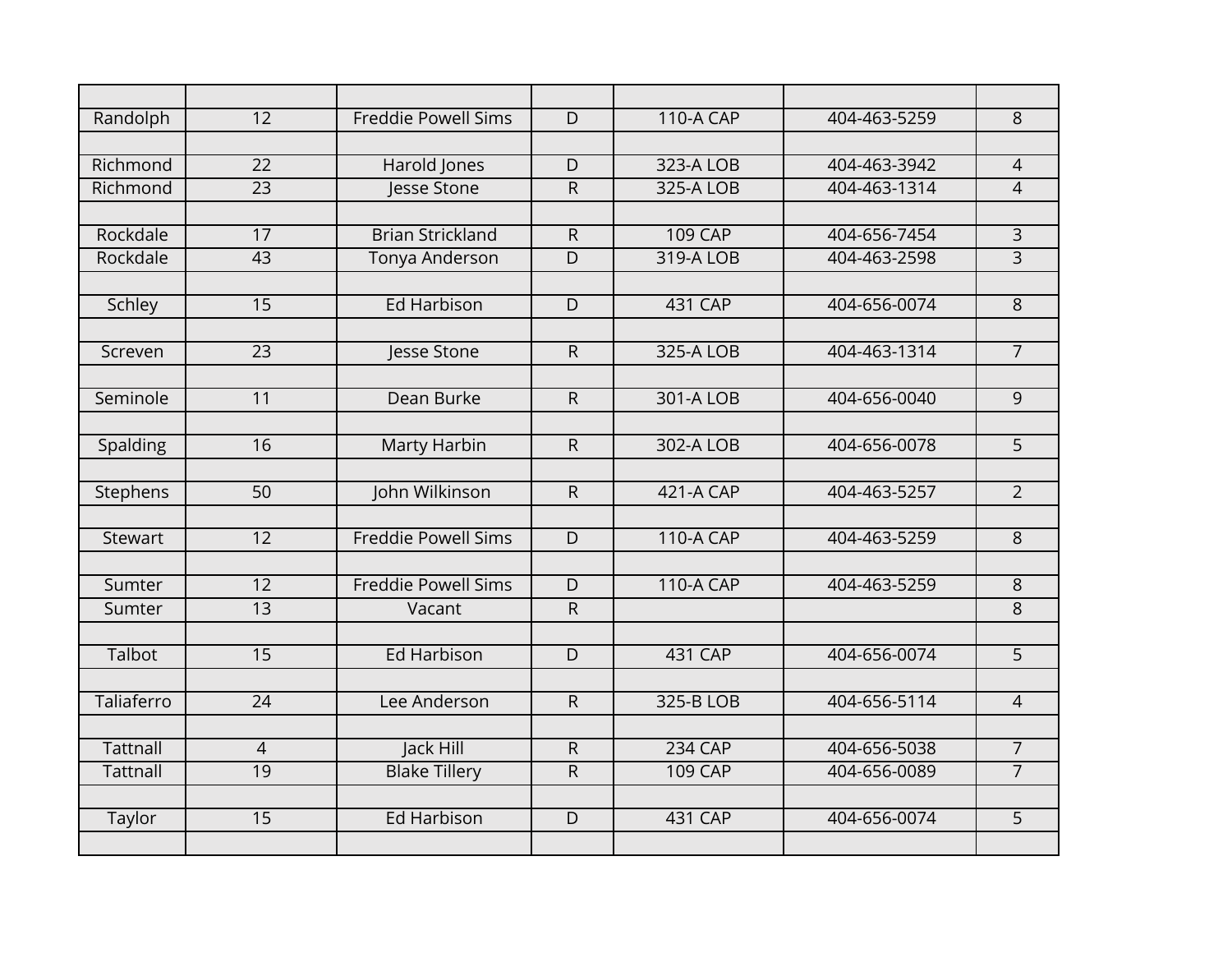| Telfair       | 19              | <b>Blake Tillery</b>       | $\overline{R}$ | <b>109 CAP</b>   | 404-656-0089 | $\overline{6}$      |
|---------------|-----------------|----------------------------|----------------|------------------|--------------|---------------------|
|               |                 |                            |                |                  |              |                     |
| Terrell       | $\overline{12}$ | <b>Freddie Powell Sims</b> | $\overline{D}$ | <b>110-A CAP</b> | 404-463-5259 | $\overline{8}$      |
|               |                 |                            |                |                  |              |                     |
| Thomas        | $\overline{8}$  | <b>Ellis Black</b>         | $\overline{R}$ | 303-B LOB        | 404-463-6597 | $\overline{9}$      |
| Thomas        | 11              | Dean Burke                 | $\overline{R}$ | 301-A LOB        | 404-656-0040 | $\overline{9}$      |
|               |                 |                            |                |                  |              |                     |
| <b>Tift</b>   | $\overline{7}$  | <b>Tyler Harper</b>        | $\overline{R}$ | 301-B LOB        | 404-463-5263 | $\overline{9}$      |
| <b>Tift</b>   | $\overline{13}$ | Vacant                     | $\mathsf{R}$   |                  |              | $\overline{9}$      |
|               |                 |                            |                |                  |              |                     |
| <b>Toombs</b> | $\overline{19}$ | <b>Blake Tillery</b>       | $\overline{R}$ | <b>109 CAP</b>   | 404-656-0089 | $\overline{7}$      |
|               |                 |                            |                |                  |              |                     |
| Towns         | 50              | John Wilkinson             | $\overline{R}$ | <b>421-A CAP</b> | 404-463-5257 | $\overline{2}$      |
|               |                 |                            |                |                  |              |                     |
| Treutlen      | 19              | <b>Blake Tillery</b>       | $\overline{R}$ | <b>109 CAP</b>   | 404-656-0089 | $\overline{6}$      |
| Troup         | 28              | <b>Matt Brass</b>          | $\overline{R}$ | 327-B LOB        | 404-463-1376 | $\overline{5}$      |
| Troup         | $\overline{29}$ | <b>Randy Robertson</b>     | $\overline{R}$ | 305-A LOB        | 404-463-3931 | $\overline{5}$      |
|               |                 |                            |                |                  |              |                     |
| Turner        | $\overline{13}$ | Vacant                     | $\overline{R}$ |                  |              | $\overline{\infty}$ |
|               |                 |                            |                |                  |              |                     |
| Twiggs        | $\overline{26}$ | David Lucas                | $\overline{D}$ | <b>110-D CAP</b> | 404-656-0150 | $\overline{6}$      |
|               |                 |                            |                |                  |              |                     |
| Union         | 51              | <b>Steve Gooch</b>         | $\overline{R}$ | 421-F CAP        | 404-656-9221 | $\overline{2}$      |
|               |                 |                            |                |                  |              |                     |
| Upson         | 18              | John Kennedy               | $\overline{R}$ | $421-D$          | 404-656-0045 | $\overline{5}$      |
|               |                 |                            |                |                  |              |                     |
| Walker        | $\overline{53}$ | Jeff Mullis                | $\overline{R}$ | <b>453 CAP</b>   | 404-656-0057 | $\overline{1}$      |
|               |                 |                            |                |                  |              |                     |
| Walton        | $\overline{25}$ | <b>Burt Jones</b>          | $\overline{R}$ | 327-A LOB        | 404-656-0082 | $\overline{4}$      |
| Walton        | 46              | <b>Bill Cowsert</b>        | $\overline{R}$ | <b>121-F CAP</b> | 404-463-1366 | $\overline{4}$      |
|               |                 |                            |                |                  |              |                     |
| Ware          | $\overline{7}$  | <b>Tyler Harper</b>        | $\overline{R}$ | 301-B LOB        | 404-463-5263 | 10                  |